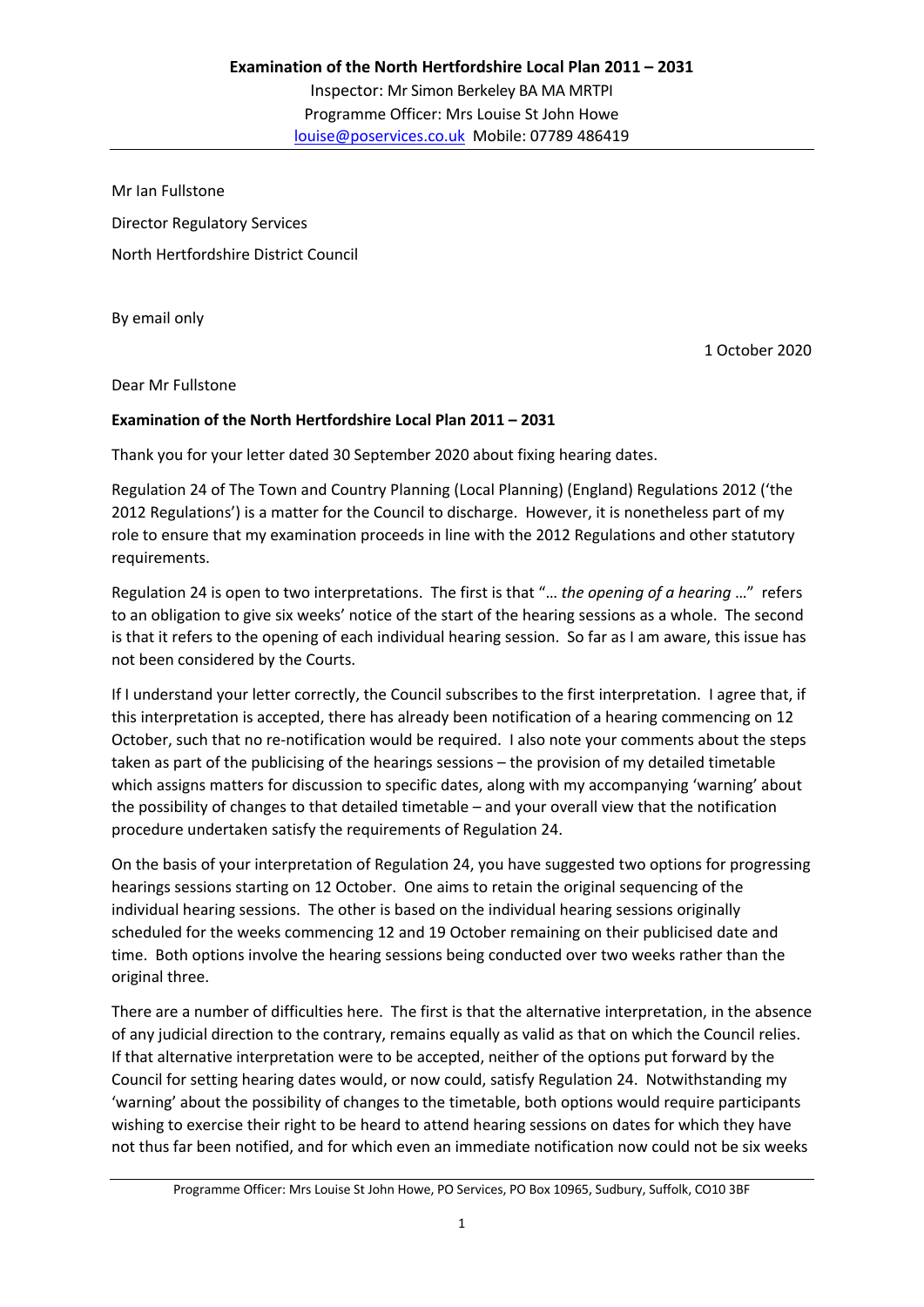in advance of the hearing session opening. For your Option 1, only 11 days' notice could be given for the first hearing session where the matters for discussion would be different to those previously notified, and only 13 days' notice would be possible for your Option 2.

Consequently, it is clear that both of the options you have suggested for the hearing dates are problematic. Indeed, in my view, if a party with a right to be heard was unable to attend the revised hearing date and therefore could not fully participate in the examination, there is a risk that they could show that they had been materially prejudiced as a result of the shorter notice period given. I could take steps to minimise this risk, such as arranging to hear from anyone who could not attend for the reasons given above in a subsequent, special hearing session. But that would complicate matters and could do so significantly, depending on the circumstances.

Additionally, given the length of this examination so far, the amount of work and effort put in by the Council and all other participants, and the public funds expended, I consider that a more cautious approach should be taken. At this stage, to put this Local Plan at risk of challenge on a procedural point that could readily be avoided would be imprudent.

Moreover, there are additional practical difficulties with both of the options you suggest. Firstly, it appears that Option 1 would lead to the time to discuss Matter 23 (the Green Belt Review) being reduced from two days to one. Similarly, it seems that Option 2 would reduce discussion on Matter 21 (housing need and requirement) by half a day. I am concerned that this would lead to inadequate time to debate these matters. Additionally, the reserve time originally scheduled would be reduced for both options and, so far as I can see, Option 2 would leave no availability for reserve time at all.

More fundamentally than that, though, is that both options require hearings to be held for five days on each of the two consecutive weeks involved. Paragraph 3.7 of the Procedure Guide for Local Plan Examinations (June 2019,  $5<sup>th</sup>$  Edition) says the following.

"*The hearings stage of the examination is intensive and places considerable demands on the Inspector, the LPA and the other participants. For this reason, hearing sessions will usually be limited to three days per week, to allow adequate time between sessions for preparation and follow-up work.*"

You will be aware that I have on several previous occasions held four full day hearing sessions in a week, in order to expedite this examination. However, for the reasons explained in the Procedure Guide, I am not prepared to sit for five days a week over two consecutive weeks. I have no reason to suppose that virtual hearings will prove less demanding or fatiguing for all concerned than 'normal' physical hearing sessions. To follow either of the timetables suggested by the Council would, in my view, risk undermining the diligence and robustness of the hearing sessions.

In the light of the above, I am unfortunately not willing to pursue either of the options suggested by the Council. As such, it seems to me that two suitable options remain:

- 1. Continue with the hearing sessions originally publicised for the weeks commencing 12 and 19 October, and re-schedule the hearing sessions originally fixed for this week to a later week, allowing for six weeks notification. This has the advantage of making some progress. The drawback is that the order of hearing sessions would be somewhat illogical.
- 2. Postpone all of the hearing sessions and re-schedule them for a later date that allows for six weeks notification. This has the advantage of retaining the logical order of matters for

Programme Officer: Mrs Louise St John Howe, PO Services, PO Box 10965, Sudbury, Suffolk, CO10 3BF